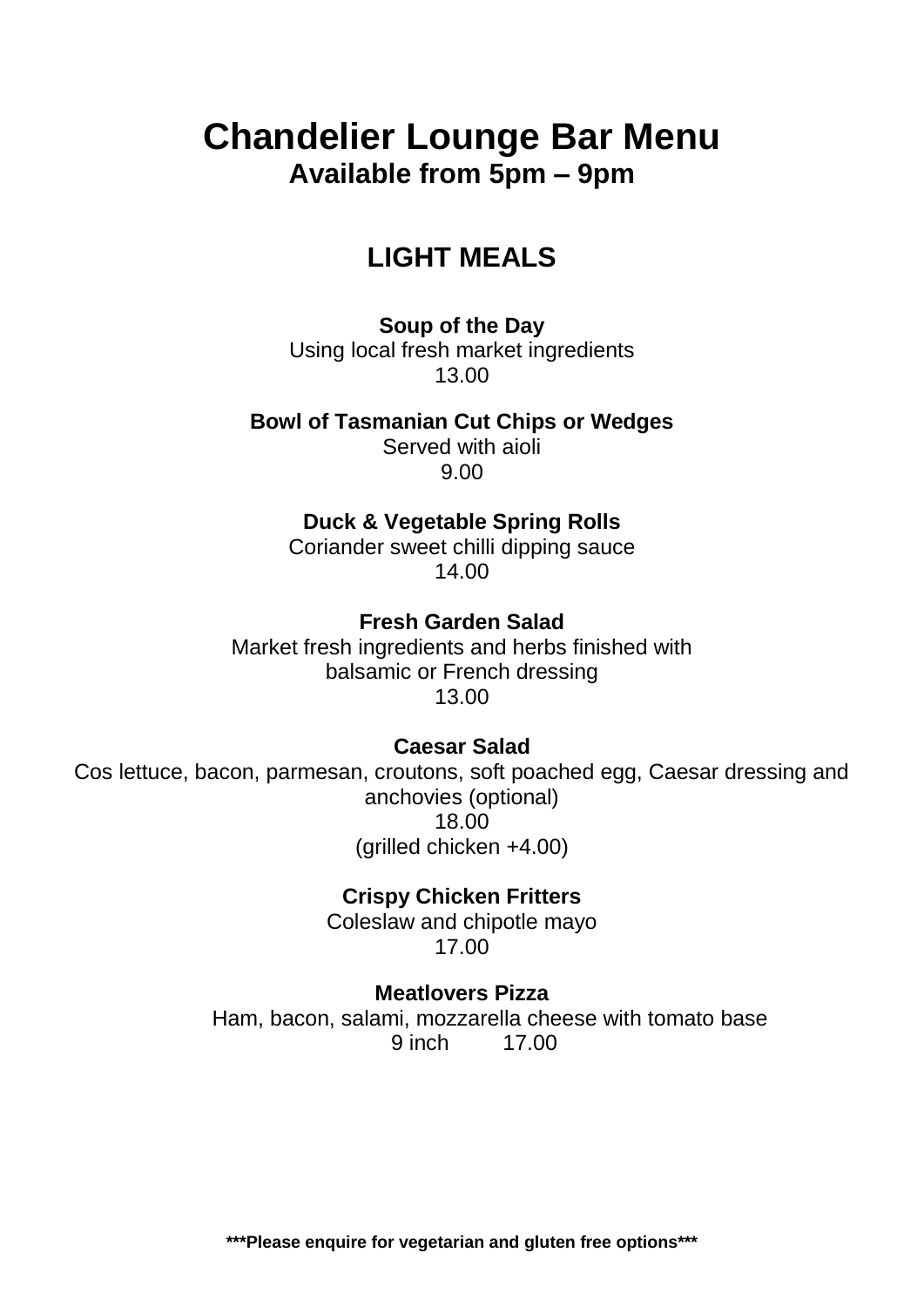## **MAIN MEALS**

## **Lenna Pulled Pork Burger**

Slow cooked pork, barbeque sauce, apple slaw & chips 20.00

*Wine to match – Clarence Plains Pinot Noir* 

### **Lenna Beef Burger**

Tasmanian beef mince, caramelised onion, Swiss cheese, cos lettuce, relish & chips 20.00

(Bacon +1.00, Egg 1.00)

*Wine to match – Storm Bay Cabernet Merlot*

## **Fish & Chips**

Beer battered flathead**,** tartare sauce, large cut chips & garden salad or seasonal vegetables

20.00

*Wine to match – Kelvedon Sauvignon Blanc*

## **Tasmanian Mt Roland Scotch Fillet Steak 250g**

Large cut chips, garden salad or seasonal vegetables, mushroom or pepper sauce 35.00

*Wine to match – Drew Cabernet Sauvignon*

#### **Tasmanian Salmon**

Pan fried, creamy mashed potato with herb butter, seasonal vegetables or garden

salad 27.00

*Wine to match – Milton Rose or Clarence Plains Pinot Noir*

#### **Spaghetti Marinara**

Tomato based sauce, seafood, parsley with parmesan cheese 25.00

*Wine to match – Cape Bernier Pinot Gris*

## **Red Seafood Curry**

25.00

Aromatic, fresh seasonal vegetables, jasmine rice

Vegetarian 17.00

*Wine to match – Milton Rose*

## **Chicken Schnitzel**

Homemade chicken schnitzel, chips, garden salad or seasonal vegetables, mushroom or pepper sauce

#### 20.00

**\*\*\*Please enquire for vegetarian and gluten free options\*\*\*** Parmigana 23.00 *Wine to match – Cape Bernier Pinot Gris*